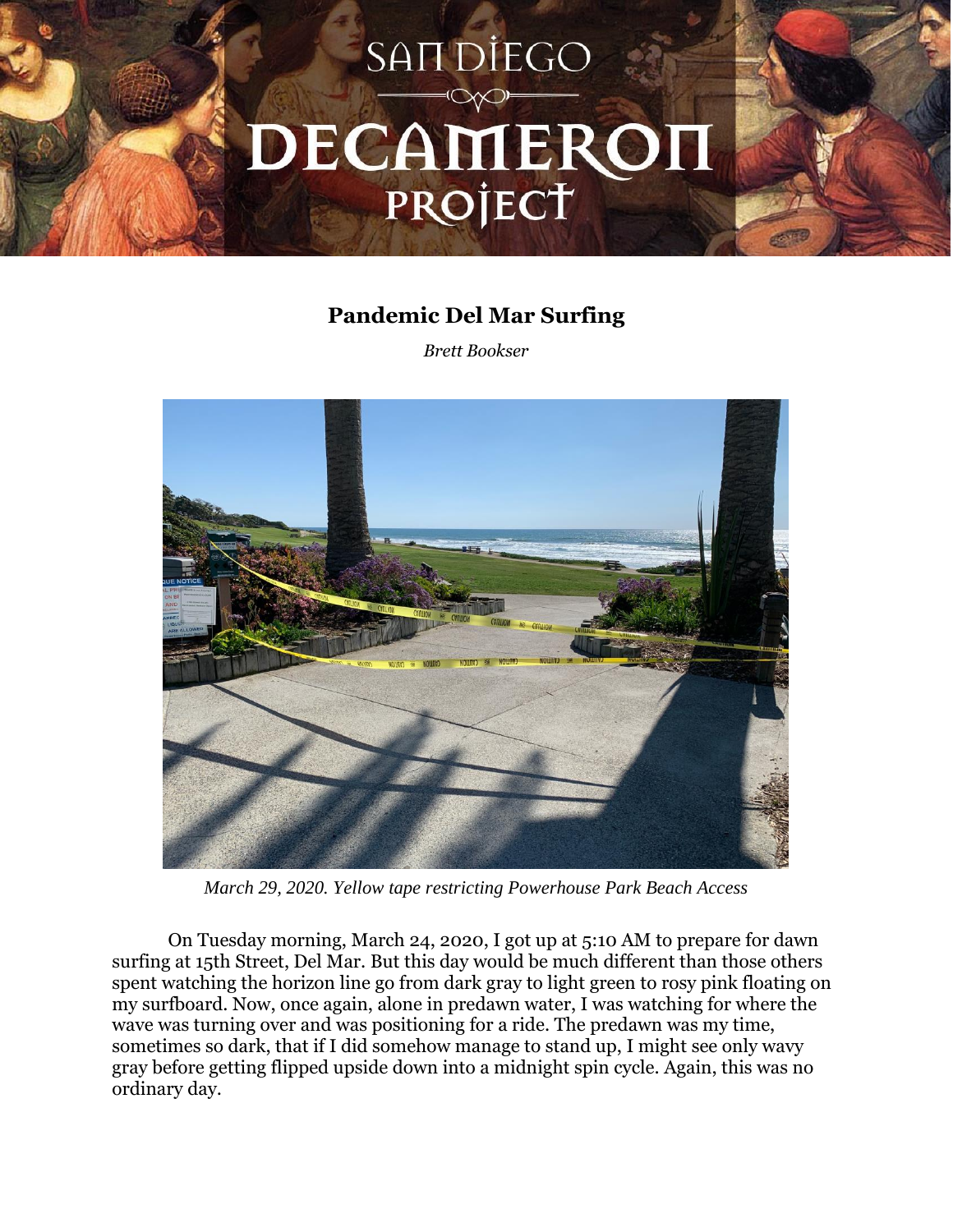About 15 minutes earlier, while I'm waxing my board, out of the darkness Luke walked up and asked me, "Are you really going out this morning?" Now Luke had never talked to me before surfing, ever, for pretty much 20 years.

I had gotten that greeting many times over the years. Most often it came from Kenny. He always seemed to be there before me no matter how early. One time I paddled out under a full moon at 5:30 AM and there he and Luke were. When I reached them, I said, "Of course you two are here!" Kenny and Luke both knew that if I was there, waxing up in the dark, I was going in no matter what. This day though, was the first day of the complete beach closure. This had never happened before. Being unprecedented, I was thinking, "Really, how hardcore will they be? You know, the guys we used to call 'The Man.'" I asked Luke as we both looked at the yellow caution tape blocking the sidewalk to the beach, "Do you think the lifeguards will really role up and bullhorn the surfers out of the water?" He didn't respond. Though he seemed to ponder this for a second and said, "I'll see you out there." Then he walked past me down the road into the darkness.

I swam out directly in front the 15th Street park with no real problems. This day was going to be a fun small surf day, but I still had that yellow tape in the back of my mind. My thoughts drifted while sitting over the board. I stared through darkness at the thin white leading edge of a wave, a short distance away, "I wonder if I'll see Kenny today?" Six weeks earlier was the last time I had seen him. Kenny, 72, was the senior member of the 15th Street Dawn Patrol. He was there more than 20 years earlier when I first paddled into the morning lineup. Older, yet his vision seemed better than mine. He knew when the good wave was coming and would get on his knees and double hand paddle, always with webbed gloves on, catch the wave and ride it left into the beach. I always like going right, but often it would turn over in front of me, rolling me ass over teakettle.

The last time I had seen Kenny, near the beginning of February, it was predawn at my car. But where he would usually offer up opinions on surf that no one could see anyway, this time he started talking about his wife. He had never mentioned his wife to me before. He told me he was worried about her since she had been seriously ill for a week. He was worried she might have this new flu from China. I said, "You mean Corona virus?" This was still early February and the only cases here were in Seattle. I tried to reassure him that it was unlikely, but as he walked off, I couldn't put his concern out of my mind. Now, six weeks later, I had not seen him!

I managed to catch a short ride, my first of the day. Nobody else was in sight. I wondered if anyone would come out that morning or if everyone would heed the yellow caution tape and stay away. Maybe Luke was more ethical than I thought and decided against it. "Not likely." I wanted to ask if he had seen Kenny recently. My heart was beating fast as I began the short swim back outside. I rode another wave into shore break. When I stood up, I saw Luke swimming out after just having his own ride. I asked him about Kenny and he said he hadn't seen him in more than a month.

After a third wave, I got out, heart still pumping. I banked the ride in my longterm memory. It would have to hold me for the next six weeks of surf shutdown.

That day, I told my wife I was worried about Kenny and his wife. Could they have been early victims of COVID-19? She said I should contact him. I had his email from years before. So, I wrote to him. It was the first time.